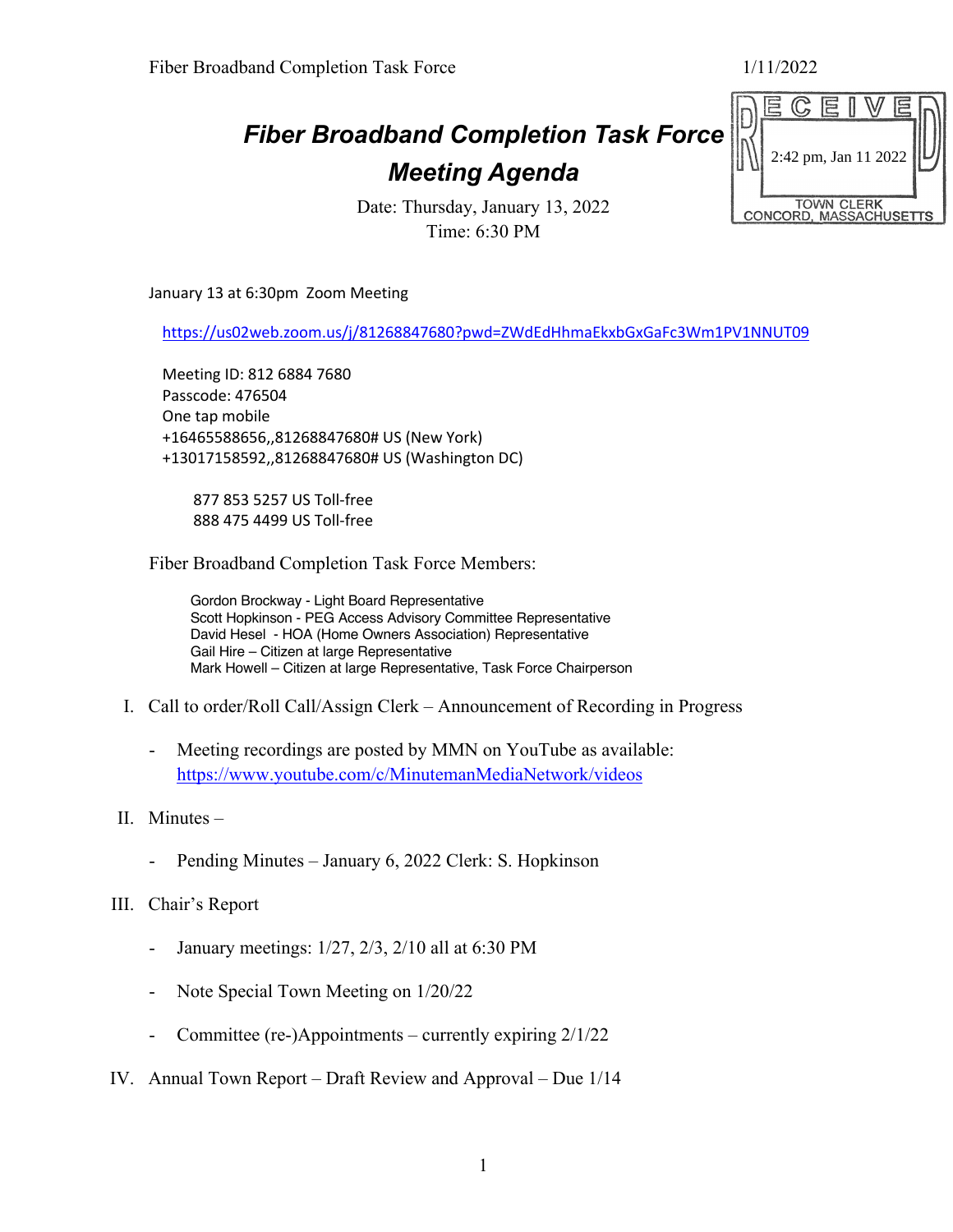- V. Discussion and vote regarding request to Select Board to extend time for development of the Task Force Report.
- VI. Continue Discussion of the Preliminary Report Outline
	- o Major section reviews and suggestions
	- o Discuss work plan and steps to completion
- VII. Wrap up and Next Steps Discussion of agenda for next session.
- VIII. Public Comment Period
	- IX. Adjournment